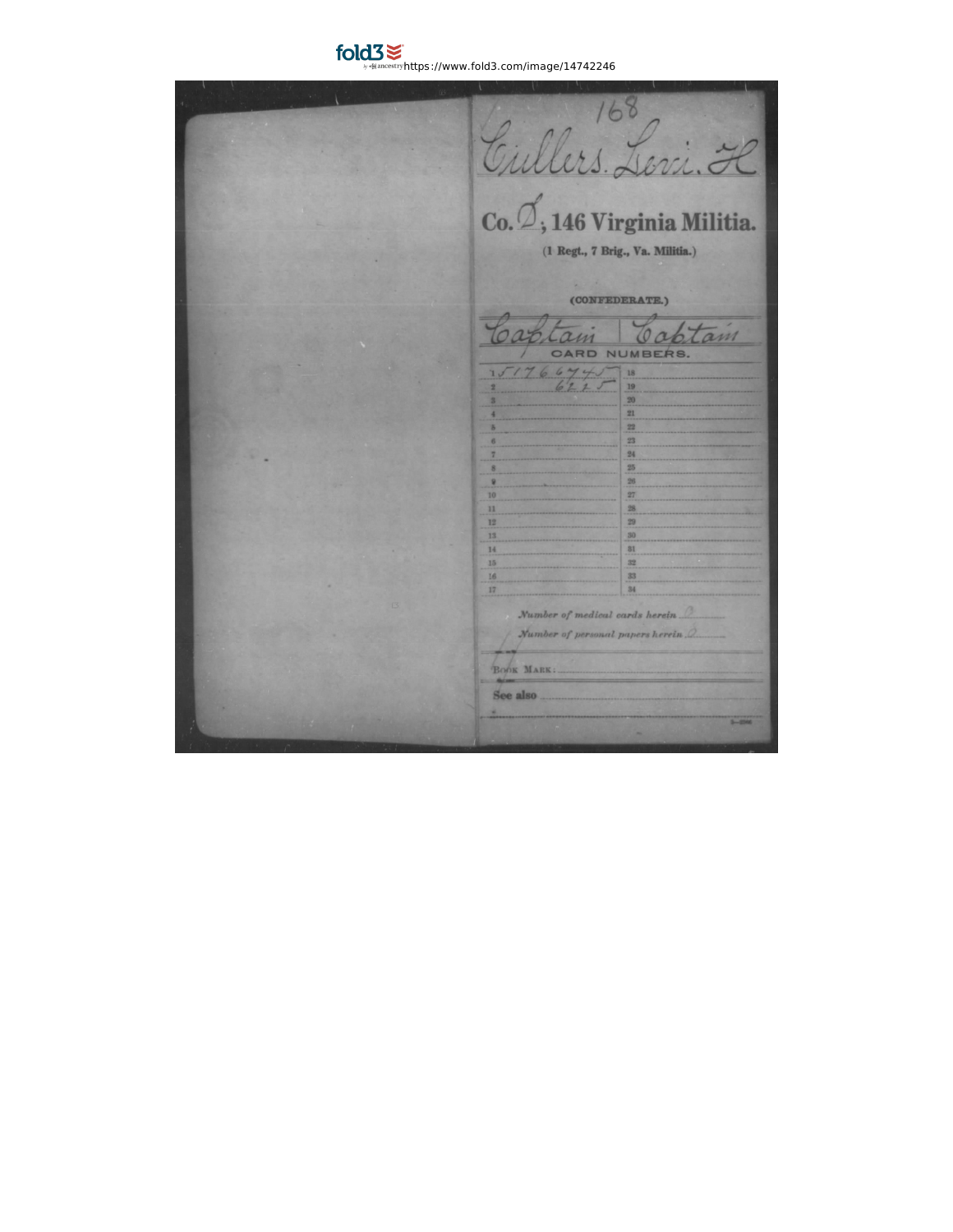(CONFEDERATE.)  $\mathscr{L}$ 146 Militia. Va. Levi He Cullers Capt; Capt. L. H. Cullers' Co. (E);<br>
1 Reg't, 7 Brig., Va. Militia. Appears on Company Muster Roll of the organization named above, Nov. + Dec. 1861. for  $\overline{\phantom{a}}$ dated Dec. 31, 1861. Enlisted: auly  $\frac{186}{2}$ When ... Where... By whom Cafet, Cullers Period<sub>---</sub> Last paid: By whom. Oct. 31 ... 186 To what time... Present or absent. Not stated Remarks: + Sign roll as command-The Complete company and the Regiment Virginia Militia. (also known as lat Regiment Virginia Militia. (also known as lat Regiment, The Hoth Regiment Virginia Militia. (also known as lat Regiment, The Governor of Virginia, Book mark: ............. outry contact  $(642)$ 2193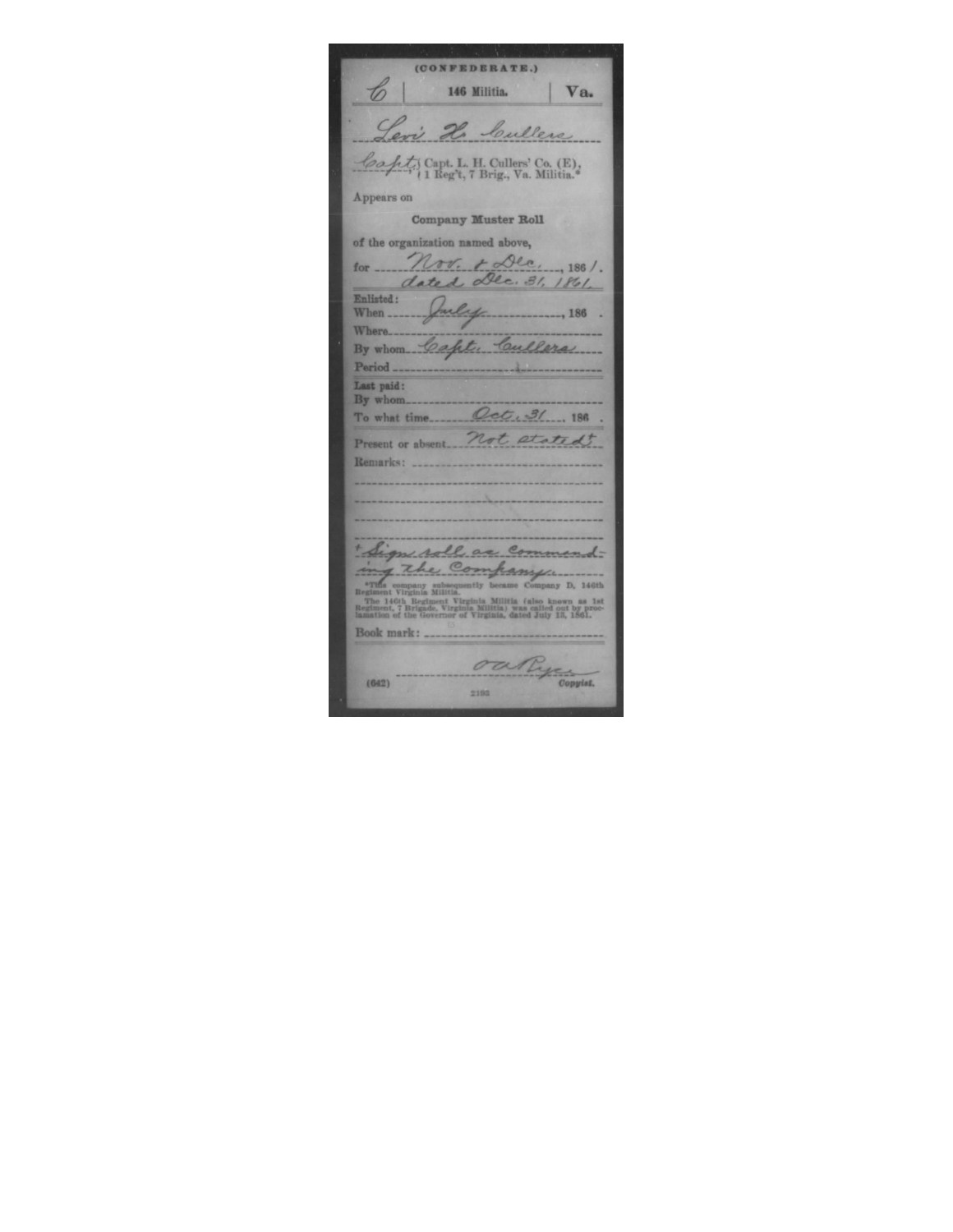(CONFEDERATE.) 6 146 Militia. Va Levi H. Cullers Capt. Co. 2, 1 Reg't, 7 Brig., Va. Militia. Appears on Regimental Return of the organization named above, for the month of  $\mathcal{H}_{\sigma\sigma}$ , 186/. Commissioned officers present and absent:<br>Chesent Station Martinsburg duty. Alterations since last return among enlisted men: Place.... Remarks: ... Enlisted men on extra or daily duty: Absent enlisted men accounted for: The 146th Regiment Virginia Militia (also known as 1st Regiment, 7 Brigade, Virginia Militia) was called out by proclamation of the Governor of Virginia, dated July 13, 1861. oallyce consul  $(644)$ 2211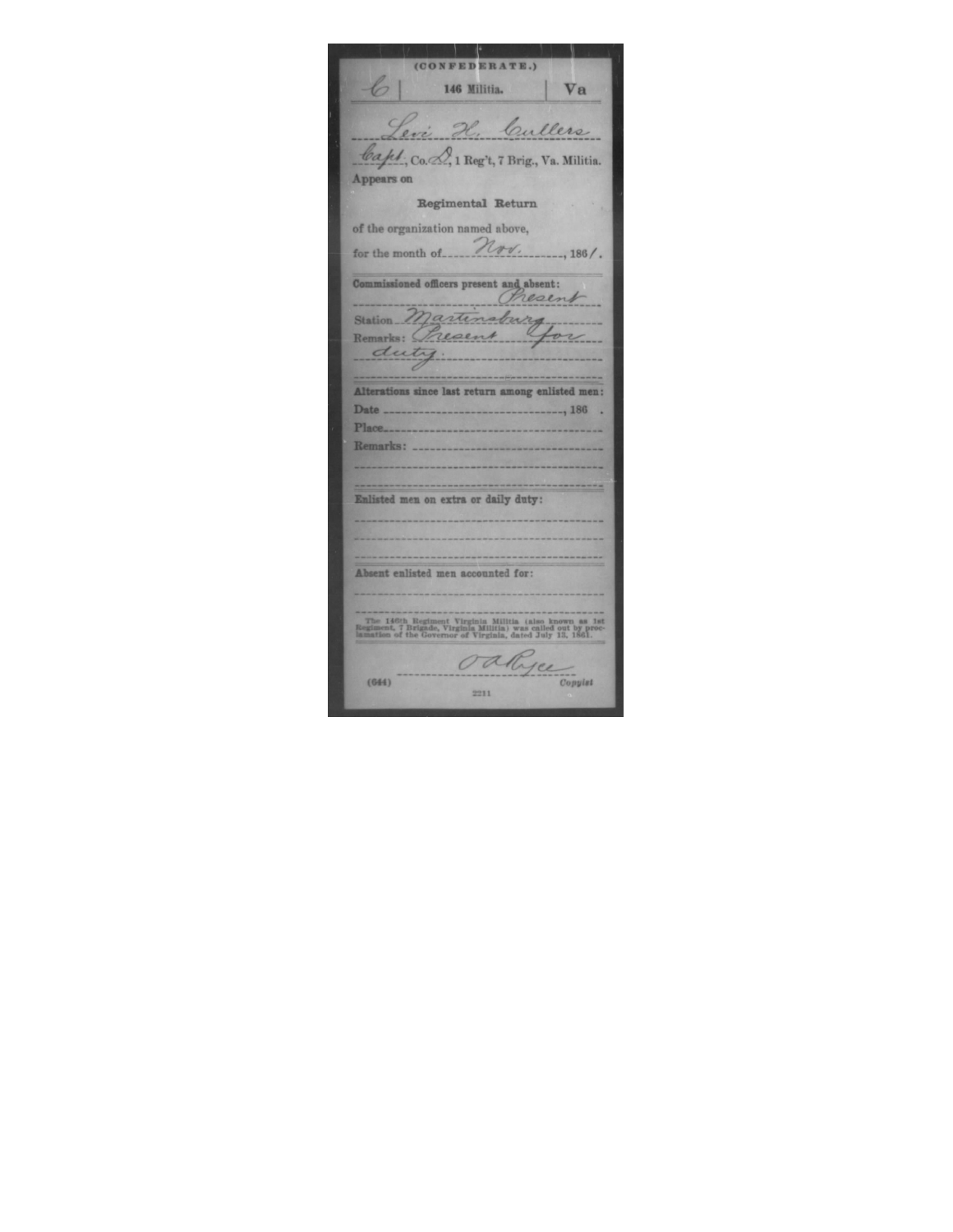Corely certify that Cap VOUCHER No. 606 2Ł al Paid the Co day of bullers bott 6: 61 Fi 16/ 17/16.08.<br>30y os *Octo* 18 61  $el.$ From the  $-1862$ Ø 4 day of Mar To the Pay,  $\overline{\phantom{a}}$ Forage, Amount, 8. 584.66 A Land night D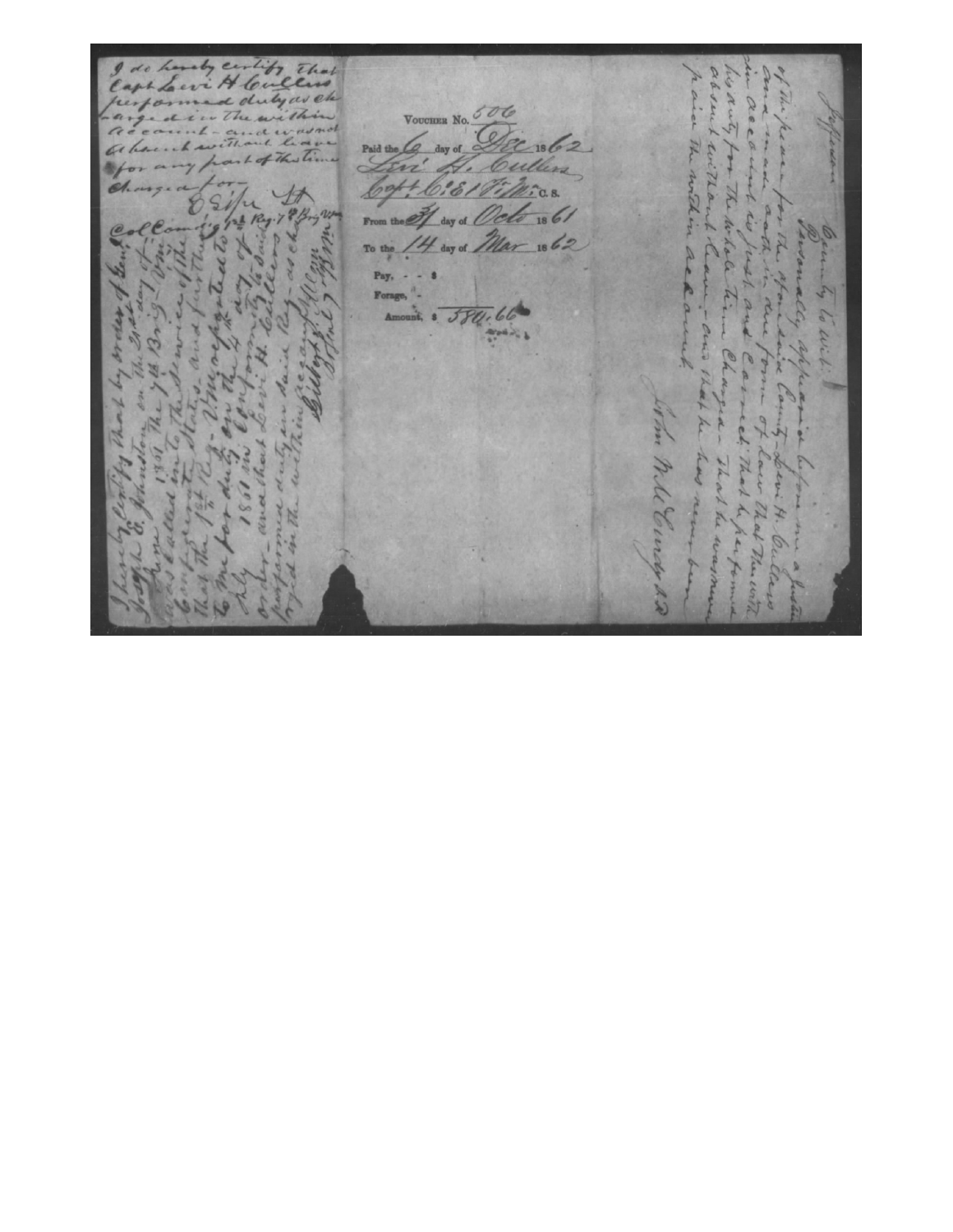THE CONFEDERATE STATES OF AMERICA, **COLLEGE** To Levi H. Cullus, Capt. C.E. 1st Reg. 7 4 Big Com Dr. TERM OF SERVICE AMOUNT. COMMENCEMENT AND EXPIRATION. PAY PER MONTH ON WHAT ACCOUNT. REMARKS. From- $To-$ Months. Days. Dollars. Cents Dollars. Cent Oct. 31 at 1861 March 14 12 1862 4 46  $5.80$  $\theta$  $14$  $130$ year's service 启 I hereby certify that the foregoing account is accurate and just; that I have not been absent, without leave, during any part of the time charged for; that I have not received pay, forage, or received money in lieu of any part thereof, for any part of the time therein charged; that the horses were actually kept in service and were mustered for the whole of t the normal section of the time charge for every additional five years' service it that I have been a commissioned officer for the number of years stated in the charge for every additional five years' service; that I am no May: + Big- 2, M, 6.5. A. and to the that I have received of I, at the same time, ackno Alex the sum of of this 6 day of. being the amount in full of said account. Les 16, Conce Pay,  $- - 5$ (Signed Duplicates.) (e-8, 15 they -V. m. / Sing Forage, - -12, 23 Daw Amount, \$